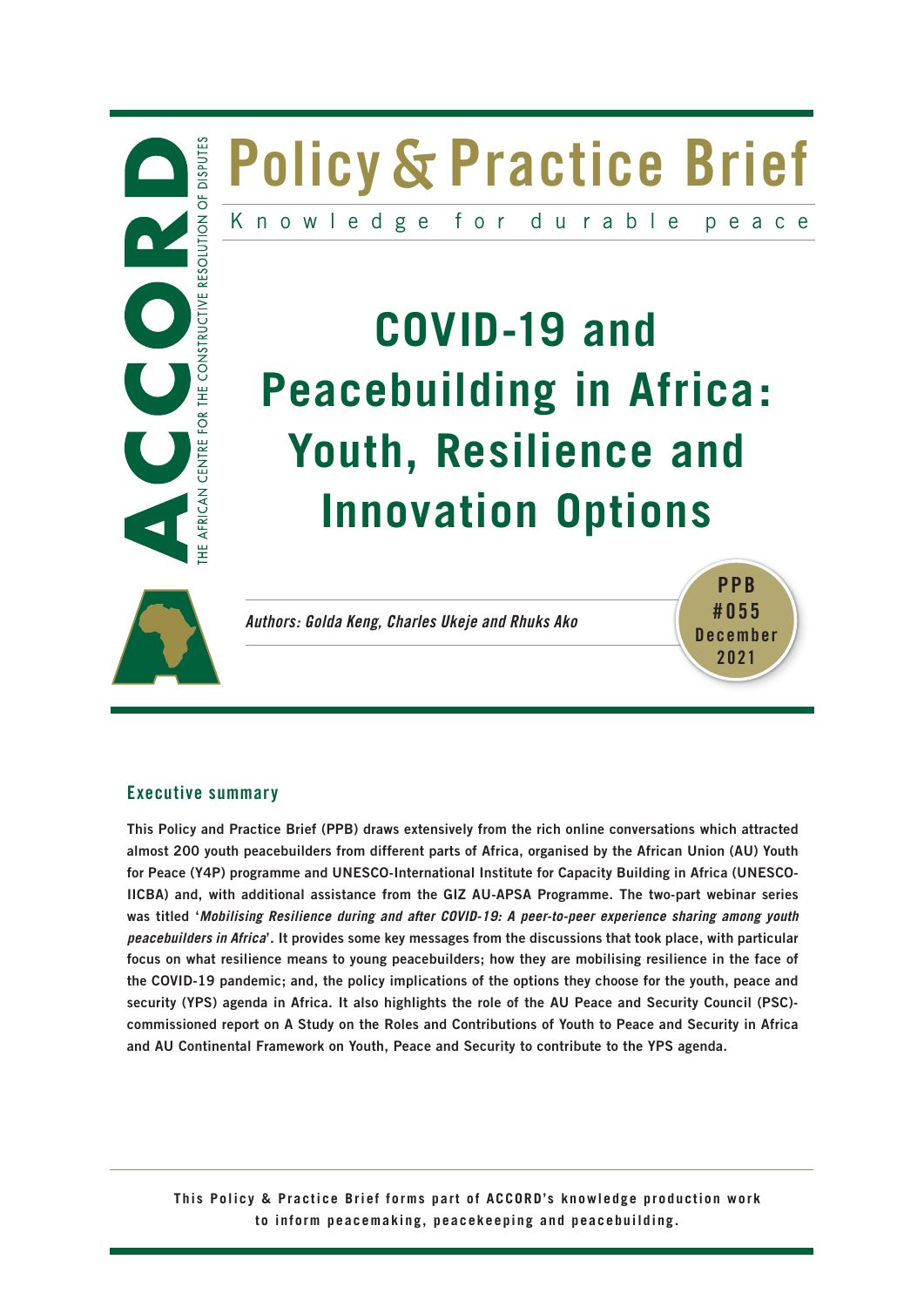## **Introduction**

There has been a continuous increase in the involvement of youth in peace and security in Africa, especially since the African Union (AU) inaugurated its Youth for Peace (Africa) Program (Y4P) in November 2018. The Y4P sets out to mainstream youth into the continent's peace and security agenda.<sup>1</sup> Across the continent, young peacebuilders have remained resilient in their contributions to peace and security, including in the face of the current COVID-19 pandemic that has changed the dynamics of human security globally. In Africa, the weak socio-economic outlook for states and citizens has been further exacerbated due to the negative impacts of the pandemic, with no indications of when the tide will be reversed or stemmed. Significantly, COVID-19 has not only made the disparities in security indices that are widely acknowledged to be root causes of conflicts in Africa more obvious, but has also revealed how health issues are intricately interwoven with peace and security and vice-versa.

# "

**Across the continent, young peace builders have remained resilient in their contributions to peace and security, including in the face of the current COVID-19 pandemic that has changed the dynamics of human security globally**



Africa's young peacebuilders have recognised the intersection between peace and security, on the one hand, and the health pandemic on the other, and are responding in innovative ways to ameliorate the multiplier impacts in their communities. While some of them are strictly adhering to the 'social distancing' imperatives of the pandemic and biding their time for the pandemic to pass so they can return to their core peacebuilding mandates, others have adapted themselves to mitigate the impacts of COVID-19. Those already mobilising adaptive measures, in particular, are in two categories: one group is responding to the pandemic as a threat to peace and security while the other is responding directly to the pandemic as a health issue. Irrespective of the categories that the youth and their networks belong to, the common denominator is the resilience and innovations they are mobilising in order to remain relevant in, and to add value to Africa's peace and security efforts during and after the worst of the current pandemic is over.

## **1. Resilience : Perceptions from young peacebuilders**

Resilience in the context of adapting to the COVID-19 pandemic was aptly described as 'the ability of a group or an individual to recover from or adjust to the disruption or damage caused by a chronic and unanticipated challenge.<sup>'2</sup> With particular regard to youth, resilience was defined as the 'the ability of young men and women to cope, adapt and reorganise.' Two questions immediately arise from these definitions. Firstly, how are young peacebuilders coping, adapting and reorganising in the face of the pandemic? Secondly, how might they recover from the impacts of the pandemic or adjust to its adverse effects, in order to continue their peacebuilding efforts?

Regarding the first question, young peacebuilders are either responding to the pandemic primarily as a health threat or seeking to address its myriad peace and security implications. In essence, while the activities that youth peacebuilders are engaging in may be similar in some instances, the rationale and the expected outcomes differ. Those that are responding to COVID-19 as strictly a health issue are primarily interested in contributing to contain the spread of the pandemic. Those that continue to engage in the broader peace and security spectrum are carrying out activities to mitigate the impact the pandemic could have such as reducing the possibility of violence by citizens protesting against lockdown and other restrictive measures imposed by their governments. This is instructive against the backdrop of increasing attacks by restive groups, a surge in crime rates as well as attacks on vulnerable groups, particularly sexual and Gender-Based Violence (GBV). Indeed, the statistics on attacks on women and young girls during the pandemic indicate a significant and disturbing increase in reported incidences of domestic violence and rape. The activities of young peacebuilders cover a wide range of themes that

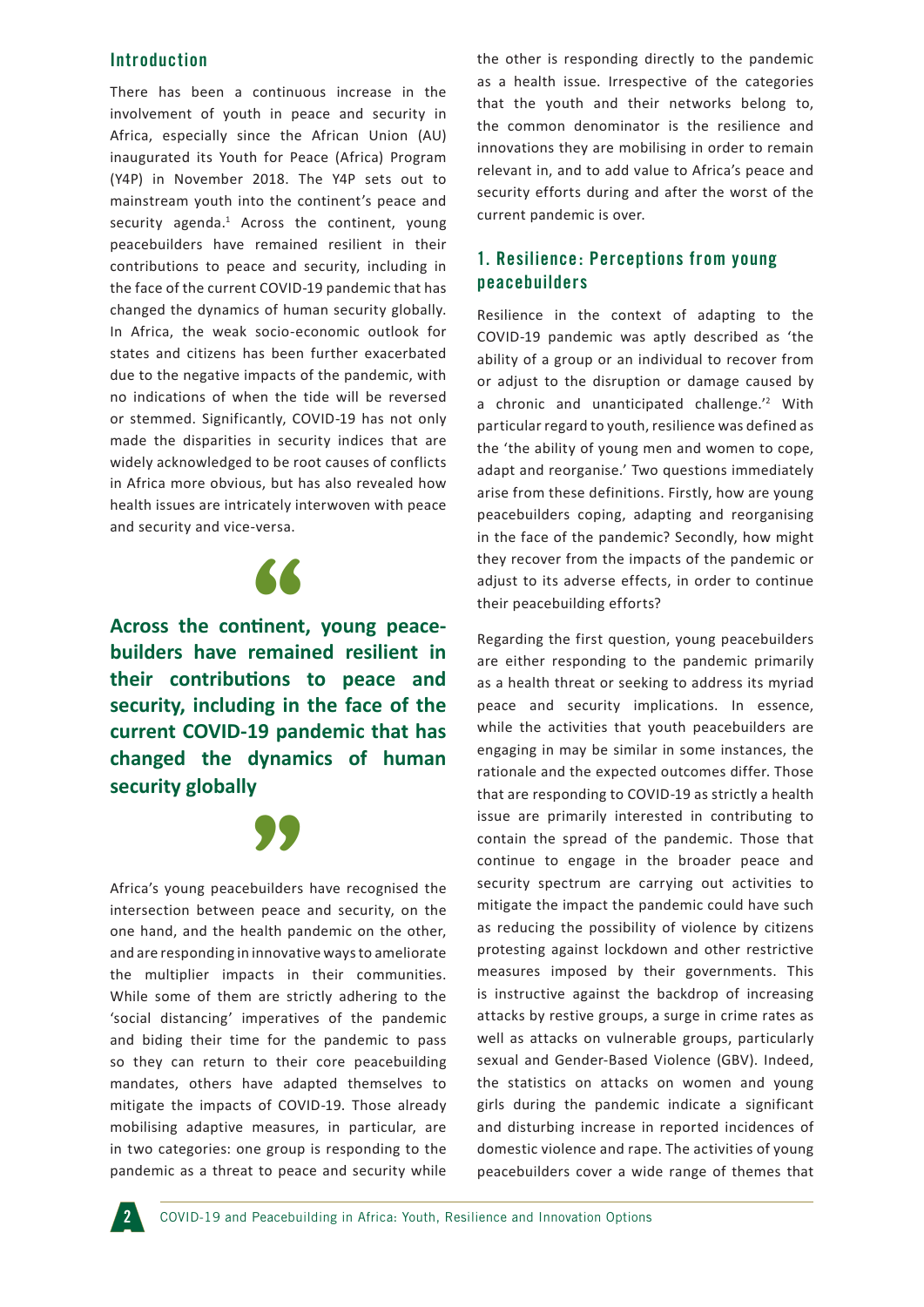touch on humanitarian, advocacy and activism, research, innovations, among others.

The uncertainty of the long-term impacts the pandemic will wreak on the world is the question of what life will become. Will there be life 'after' or 'with' COVID-19? The former suggests a scenario where the pandemic is effectively dealt with and life returns to *status quo ante* of normalcy while the latter refers to the start of a 'new normal' in which the current climate becomes the daily reality. In both scenarios, the tough question is: what will become of youth peacebuilders and their activities in the peace and security arena? This is not only essential but necessary if the continent is to 'silence the guns' and achieve the 'Africa we want' promise. In addition, how might youth peacebuilders recover from the adverse impacts of the pandemic and adjust to its long-term impacts as part of their peacebuilding initiatives, moving forward? The answer to these pertinent questions, and more, featured prominently in the discussions among participants during the two-part webinar.

## **2. Youth Activities during the Pandemic**<sup>3</sup>

African youths have always been, formally or informally, part of the continent's response to peace and security challenges. The COVID-19 pandemic has highlighted yet other positive and inherent characteristics of African youth which challenge the negative stereotypes that are synonymous with social disruption and are harbingers of violence. Not only have a large proportion of African youth peacebuilders shown that they are inherently productive, the pandemic has also revealed that they are highly resilient and innovative with the ability to adapt and respond to threats, including those with still unknown characteristics and repercussions, such as COVID-19.

Young peacebuilders' activities in the COVID-19 era cut across health, political, social and economic issues, human rights, sexual and reproductive rights, to name a few. A salient factor, irrespective of the area of response, is that many of the activities youth peacebuilders are embarking on are motivated by peace and security imperatives, particularly conflict prevention. Christian Achaleke, the National Coordinator of the Local Youth Corner, LOYOC, was unequivocal in this regard when he posited that the COVID-19 pandemic has accentuated existing and new drivers of conflicts like unemployment, fake news and dis/ misinformation.

The activities of the LOYOC during the pandemic exemplifies one key aspect of youth resilience in different parts of Africa: the ability to cope, adapt and respond. The group, for instance, has identified and exploited business opportunities that the pandemic has offered. Under its '*Prison-Preneurs' program*, for instance, LOYOC is actively engaged in the building capacity of prison inmates and exconvicts to produce COVID-19 essentials such as soaps, face masks, sanitisers and protective gear. One of the objectives of this program is to ensure that opportunities for economic sustenance are available to ex-convicts and inmates alike in order to prevent or minimise the risk of them returning to lives of crime which has negative repercussions for peace and security. Concurrently, the group also mobilis es their peer group members who are young professionals in different fields (e.g. epidemiology and social work) to produce over 20 000 homemade hand sanitizers under its 'Operation 1 Person 1 Hand Sanitizer' campaign.4



**African youths have always been, formally or informally, part of the continent's response to peace and security challenges**



Alongside the production and distribution of these basic necessities, the group also continued with its advocacy mandate; broadening it to include messages in local languages on preventing the spread of COVID-19 and using an established network of contacts to reach far and wide across the country. In many ways, therefore, the LOYOC exemplifies the resilience of youth organisations that have been able to 'cope, adapt and reorganise' based on the exigencies of the COVID-19 pandemic.

In Nigeria, the *Almajiri* Child Rights Initiative, ACRI, in partnership with the Universal Basic Education (UBE), runs a reintegration program for *Almajiri* (street) children in Northern Nigeria. Based on

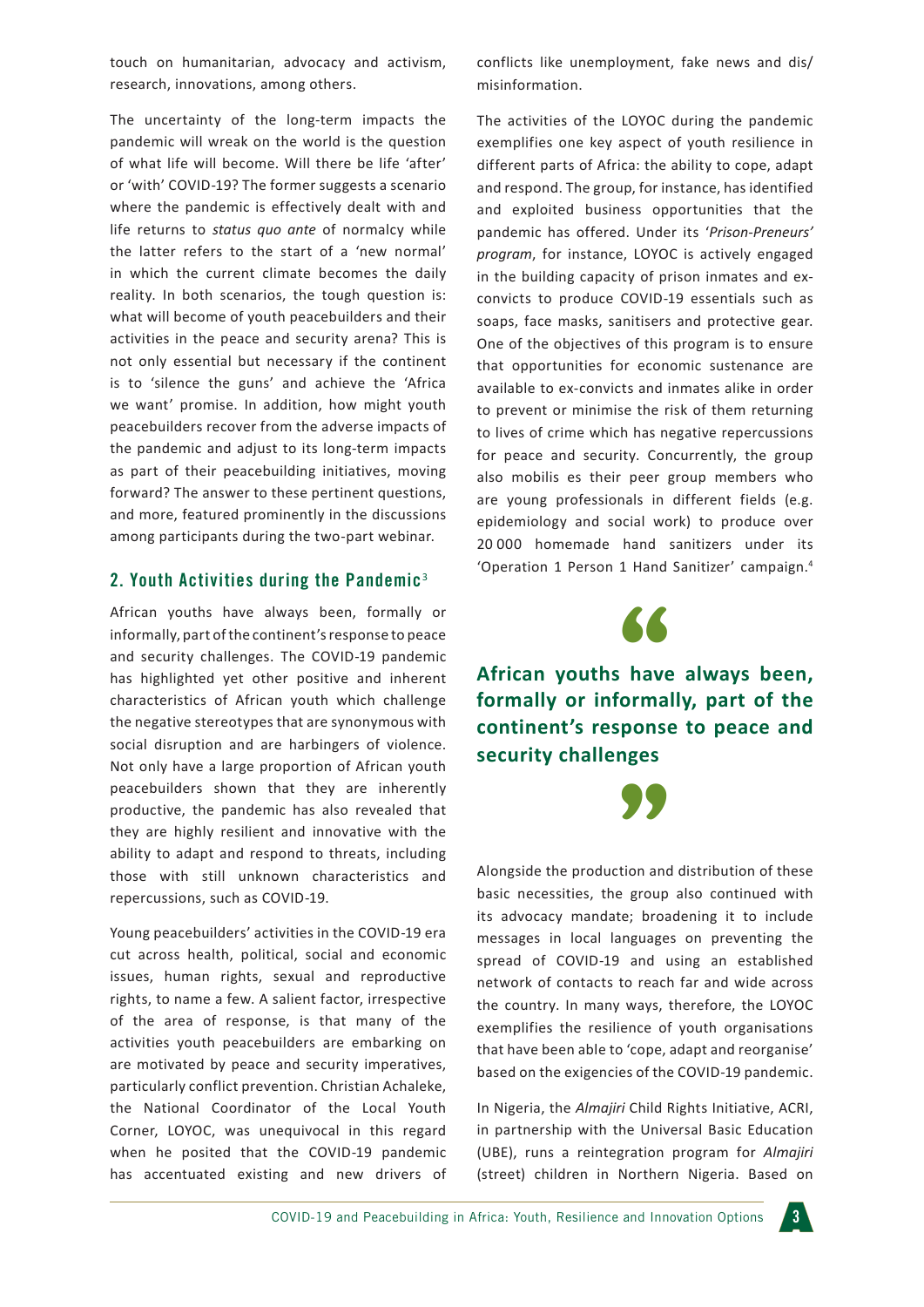current estimates, out of the country's total of 13.2 million out-of-school children, 69% are from Northern Nigeria.<sup>5</sup> Although the programme had been ongoing before COVID-19, the pandemic provided an opportunity for the organisation to ramp up support for the initiative, especially from state governments in the three northern geopolitical zones: Northeast, Northcentral and the Northwest.<sup>6</sup> Although the recent decisive action taken by several of the state governments in those places was premised on COVID-19 related health risks and implications, the ACRI took advantage of it to upscale the repatriation of the kids to their parents as well as provide formal schooling and other vocational training opportunities. In essence, the organisation contributed to mitigating the spread of the pandemic while sticking to, and achieving, their primary goals of improving social inclusion of vulnerable children living on the streets across Northern Nigeria.<sup>7</sup>



# **Because of the lack of adequate healthcare, maternal death is high and needs to be addressed**



In Kenya, the pandemic and its peculiar impacts on the more vulnerable populations has precipitated a rethink on social relations, its contradictions and failures. The pandemic, according to Wevyn Muganda, is "an act of injustice" in the way it accentuates and worsens the dire situation of those that are already extremely poor and vulnerable. Youth peacebuilders seize the current moment not only to provide succour to those currently subsisting at the fringes of society through the provision of essential daily needs they require to cushion the spread of the pandemic but to also begin to advocate for more socially equitable public health policies and legislation.

In Egypt, the pandemic is also not hindering the UN Major Group for Children and Youth in carrying out their mandate to advocate for increased youth participation in the policy space including the design, implementation, follow-up and review of policies, with emphasis on information exchange and experience sharing. Rather than deter them, the pandemic has revealed the potency in broadbased participation in policymaking as COVID-19 has further highlighted how limited participation contributes to the enactment of legislations and policies that further accentuates socio-economic disparities.

From Lesotho, there were reports of the use of heavily armed security agencies to enforce the lockdown in rural areas, a situation which coincided with the increase of GBV in rural areas. With the restrictions came the threat of serious economic repercussions as farmers were denied access to their farms. This provoked the need to negotiate with the parliament, and sensitisation in the rural areas on sexual and reproductive health, in order to mitigate the situation. The sensitization program included shepherds, and it engaged both genders (male and female) in the areas of respecting each other's rights, family planning, bodily autonomy, and reproductive rights. Furthermore, there was a constant supply of family planning commodities. Unfortunately, most women are unable to plan their pregnancy. Because of the lack of adequate healthcare, maternal death is high and needs to be addressed. In some areas, women have to travel six hours on foot to get medical help. Overall, the pandemic affected rural areas in terms of food production (farming), sexual and reproductive rights, and GBV. The key take, however, is that it led to youth groups perceiving the need to constantly engage governments; and doing so with the intention of mitigating the challenges highlighted above with respect to rural areas.

Finally, the security implications of enforcing the COVID-19 lockdown have also gained the attention of African youth peacebuilders. Two broad trends are most evident in this regard; first, is the safety of the most vulnerable social categories– especially women and young girls – from gender and sexualbased violence; and second, the use of excessive force by state security forces to enforce curfews and other lockdown directives.

# **3. Contextualizing youth resilience in the face of COVID-19**

In multiple ways, COVID-19 is adversely challenging every aspect of human relations, particularly with regard to physical contact. However, it is also

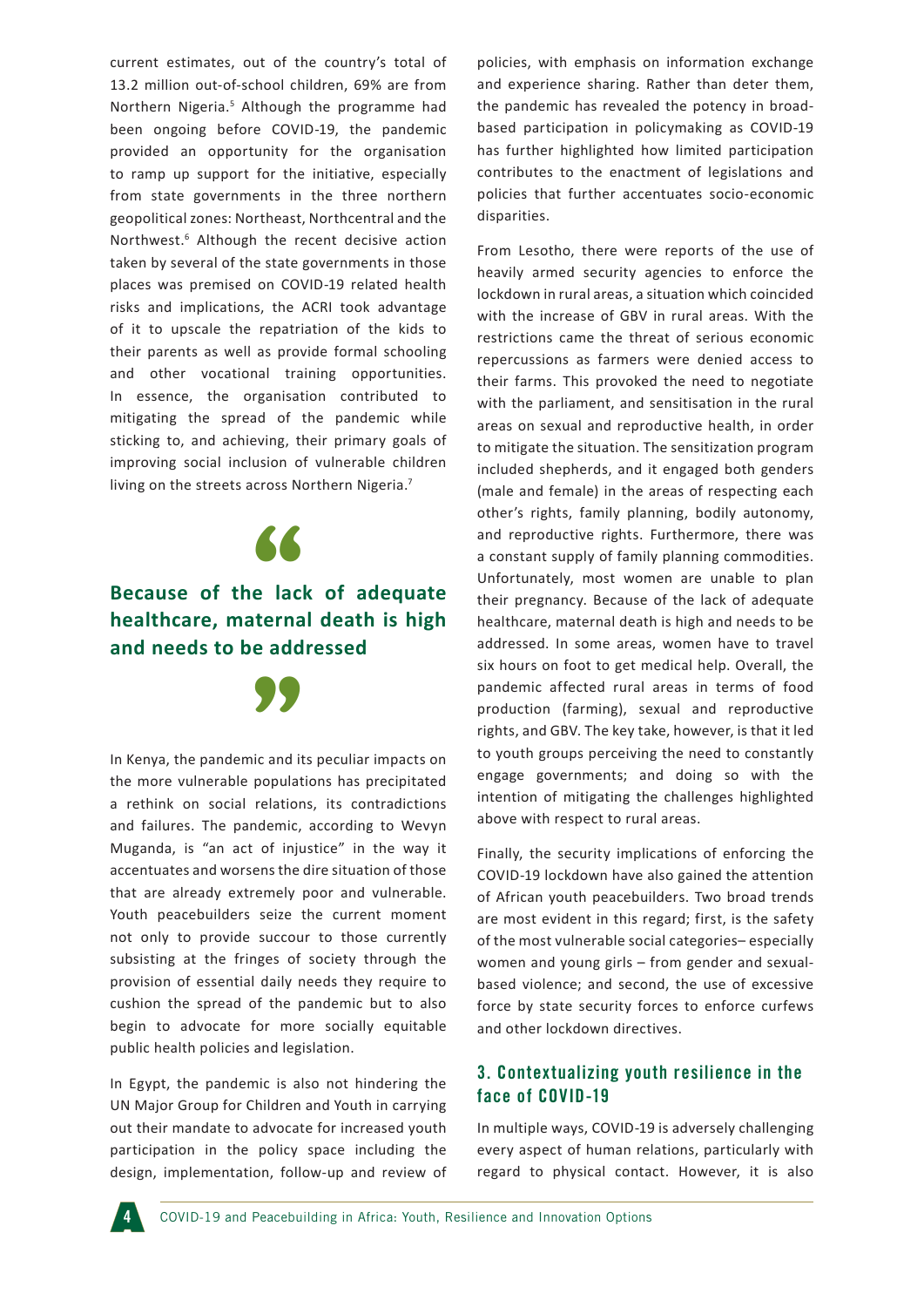providing the opportunity to have a critical think on youth-society relations, and to press the reset button with regard to what it should look and feel like in the near future. Clearly, the outbreak has brought to the fore the important roles that young people play in in their communities and beyond but also the difficult situations they have to contend with and overcome to do so. The study on the roles and contributions of youth to peace and security in Africa mandated by the AU-PSC identified some of these hindrances.<sup>8</sup> They include resource constraints – human, financial, technical; inadequate government support; and, limited societal trust in young people amongst others. With the pandemic, not only do young people have to surmount these challenges but also those that are consequences of COVID-19, such as the risk of being infected with the disease and other health repercussions, including possible death; restricted movement due to lockdown as well as the risk of being harassed by security agents enforcing the restrictions; and financial sacrifices.

Undoubtedly, youth peacebuilders who are facing the pandemic head-on to bring succour to the less privileged in their communities are themselves in clear danger of contracting the disease. Already, several youth peacebuilders have contracted the disease in the course of their frontline engagement in containing the pandemic while some have paid the ultimate sacrifice of death. In much the same way, they should not be recorded as mere statistics lost to the pandemic but recognized and immortalized as heroes who paid the ultimate sacrifice in service to others and to humanity. In many parts of the continent, the highhandedness of security officials in enforcing the lockdown has put young people, in general, at the receiving end of the authoritarian excesses of the state, particularly young women who now more than ever are at high risk of physical, emotional, sexual and psychosocial abuses. Young peacebuilders choosing to contend with these aggravated risks within their own immediate communities or elsewhere are themselves drawn into life-threatening encounters for a cause they believe in. It is also important to note that because many of them now find it difficult to engage in their regular jobs and incomeearning enterprises due to the lockdown, funding their social campaigns would more likely than not put heavier toll on their finances.

Key feedback from youth peacebuilders during the two webinars was that the pandemic has provided them with the solemnity to reflect on pertinent issues affecting society generally, and youth roles and contributions to peace and security in Africa, in particular. They contended, for instance, that while fake news is already considered a malaise to society during this period, it is even more dangerous without any concrete medical breakthrough to arrest the spread of the disease and its fatal consequences.



**Undoubtedly, youth peacebuilders who are facing the pandemic headon to bring succour to the less privileged in their communities are themselves in clear danger of contracting the disease**

This situation has 'forced' the majority of the youth networks around the continent to step up advocacy on themes related to the pandemic alongside their humanitarian initiatives. They do so in order to ensure that the dangers of the disease are known and that myths are separated from facts particularly among the large illiterate populations that are not necessarily able to follow and understand government restrictions. The period of the pandemic has also been considered a time for young peacebuilders to embrace multi-sectoral and interdisciplinary approaches to peacebuilding rather than act alone in silos. They are, as such, breaking away from the traditional ways of working and promoting new innovations and ideas to address the plethora of challenges posed by COVID-19 as well as other societal problems that the pandemic has pushed to the fore. The issue of youth agency, that has been on various agendas for many decades, is now receiving more attention among young peacebuilders who are insisting that young people should be trusted and enabled to lend their voices to pertinent societal matters, including peace and security.

Certainly, there is no better time than now to reflect on what the likely future for young peacebuilders is going to be, with respect to their roles and

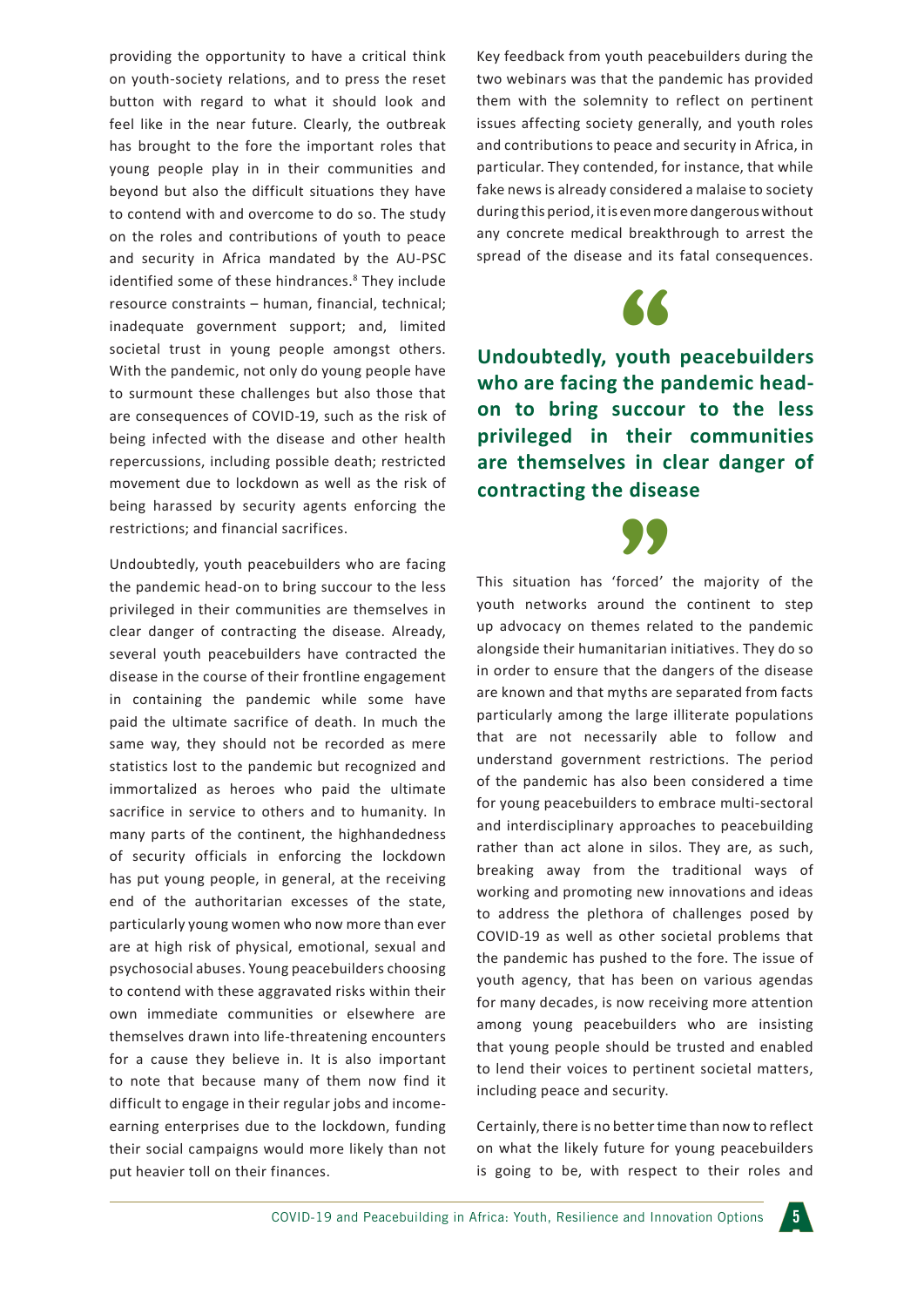contributions to Africa's peace and security. Since there is a lot of uncertainty on the long-term impact of COVID-19, whatever alternative futures for youth are envisaged, can only be premised on the changes that have already occurred or are taking place within the youth peacebuilding sector. In the first instance, social distancing may be the primary mitigating step in the fight against the pandemic but no one can tell how long this can be sustained as people adapt to working remotely. Young peacebuilders are not left out of this as they are also becoming more active than ever on social media and other electronic outlets; whether organising or participating in virtual meetings. It is debatable, of course, as to whether these methods could enable them to reach their targets more quickly and effectively given, among others, the relatively limited Internet penetration in Africa and the high costs of smart phones, data and power supply. It will also be challenging for young peacebuilders who are (mostly) grassroots or community-based to effectively perform as they did before the outbreak of COVID-19. It is not beyond contemplation, as some of what they are currently doing has vividly demonstrated that a blend of resilience and innovation may see them through or even enable them to surpass previous achievements.

Second, the pandemic may yet present the opportunity young people require to rethink and redefine their relationship with the state and their communities. Already, state responses in many parts of the continent have been roundly criticized for not acting quickly and doing enough to assist vulnerable social groups such as the aged, physically challenged, displaced persons and refugees as well as young people themselves in terms of delivering economic relief packages such as food and protective gear. Across Africa, youth networks have stepped up to help; and in some cases, their modest efforts make a lot of qualitative difference for beneficiaries. Perhaps what they need to keep in mind and do is to be more strategic in drawing attention to and highlighting their roles and contributions or risk underappreciation from power holders and gatekeepers of narratives accustomed to labelling them as 'troublesome' youth. While the corporate/business community is generally lauded for corporate social responsibility by state and citizens and frontline

healthcare workers are being appreciated for their contributions, young peoples' sacrifices are still not fully acknowledged and appreciated. What this implies is that if they are able to successfully redefine their relationships with the state and society, the terms of engagement will change with better levels of trust and willingness to promote the YPS agenda.

"

**Across Africa, youth networks have stepped up to help; and in some cases, their modest efforts make a lot of qualitative difference for beneficiaries**



## **4. Conclusion**

Accounting for Africa's response to COVID-19 without adequate cognisance of the role and contributions of its young people who, in most countries, constitute an average of 60% of population, is incomplete. Youth peacebuilders across the continent have seized the opportunity, directly or otherwise, to showcase the positive, valuable and essential roles they play in society. Their altruistic responses to the pandemic, as mirrored by their involvements in advocacy and communication, provision of food and medical supplies to the less privileged and vulnerable, producing and distributing anti-COVID-19 essentials such as hand sanitizers and soaps, amongst others, illustrate the inherent positive value they possess and contribute to society. Putting themselves at the forefront of ongoing interventions, irrespective of the dangers and negative consequences of COVID-19, puts them on a similar pedestal as the frontline healthcare workers during the pandemic and soldiers in wartime. This brief highlights only a small sample of youth responses to the current pandemic, indicative of the multiple resilient, innovative and adaptation options they are involved in.

What is perhaps more remarkable is that despite the commendable contributions of youth to peace

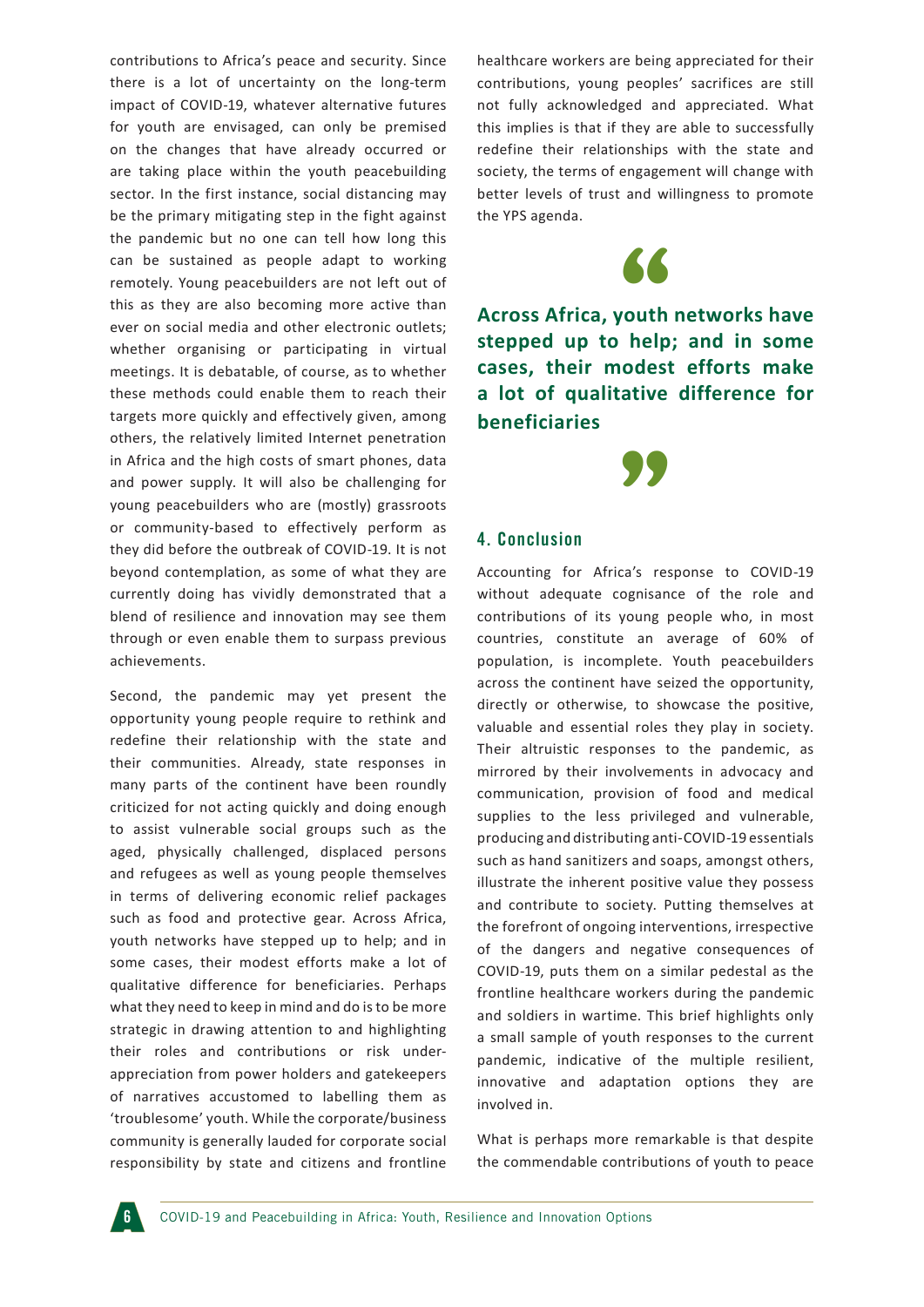and security and society generally, young peacebuilders are insisting, rightly, that they should be getting adequate support from their governments to enable them to do more. It can only be imagined what youth and their networks would be able to achieve if the environment were more conducive – from appropriate policies, laws and positive public mindsets towards them. It is important to note, in this regard, that the AU PSCmandated study on the roles and contributions of youth to peace and security in Africa as well as the Continental Framework on YPS<sup>9</sup> are significant steps in the right direction. While the study highlights hindrances to the optimal contributions of youth and makes recommendations to

#### **The Authors:**

**Golda Keng: Consultant, Institute for Security Studies, Addis Ababa Office.**

**Charles Ukeje: Professor of International Relations, Department of International Relations, Obafemi Awolowo University, Ile-Ife, Nigeria.**

**Rhuks Ako: Senior Analyst, Y4P programme of the AU-PSD.**

### **Endnotes**

- 1 Rhuks Ako, Mfrekeobong Ukpanah, Orit Ibrahim and Hannah Mamo, 'Mainstreaming youth into AU's peace and security agenda', ISS Policy Brief 144 | May 2020.
- 2 This definition was offered by Hubert Kinkoh of the African Leadership Centre in Nairobi, who served as panel presenter during the second webinar held on 16 June 2020.
- 3 The details in this section are derived from the panel and plenary discussions from both webinars and verified through monitoring of media sources.
- 4 It is reported that the product has been used by about 50 000 people in around 70 communities.
- 5 See, 'The Almajiri Situation' in <www.reliefweb.int> posted on 14 May 2020. Accessed on 4 July 2020.

policymakers at continental, regional and national levels on requisite steps to take to promote the YPS agenda, the Continental Framework on YPS (and its 10-year implementation plan) provides both normative and practical steps to mainstream and promote youth participation in peacebuilding across its five pillars, namely: participation, prevention, protection, partnership and coordination as well as disengagement and reintegration. The fact that the AU and RECs/RMs collaborated closely with youth groups across the continent to develop these documents reflects the general willingness on the part of policy-making institutions to advance Africa's YPS agenda in the short and long term.  $\bigcirc$ 

- 6 Since the relocation and resettlement program started, about 7–8 million children have been taken off the streets.
- 7 The children are often used to perpetrate violence and social mayhem by politicians and organised crime networks.
- 8 African Union Commission, 2020. The Roles and Contributions of Youth to Peace and Security in Africa. <https://www.peaceau.org/ uploads/a-study-on-the-roles-and-contributions-ofyouth-to-peace-and-security-in-africa-17-sept-2020. pdf>
- 9 African Union Commission, 2020. Continental Framework for Youth, Peace and Security. <https:// au.int/en/documents/20200821/continentalframework-youth-peace-and-security>